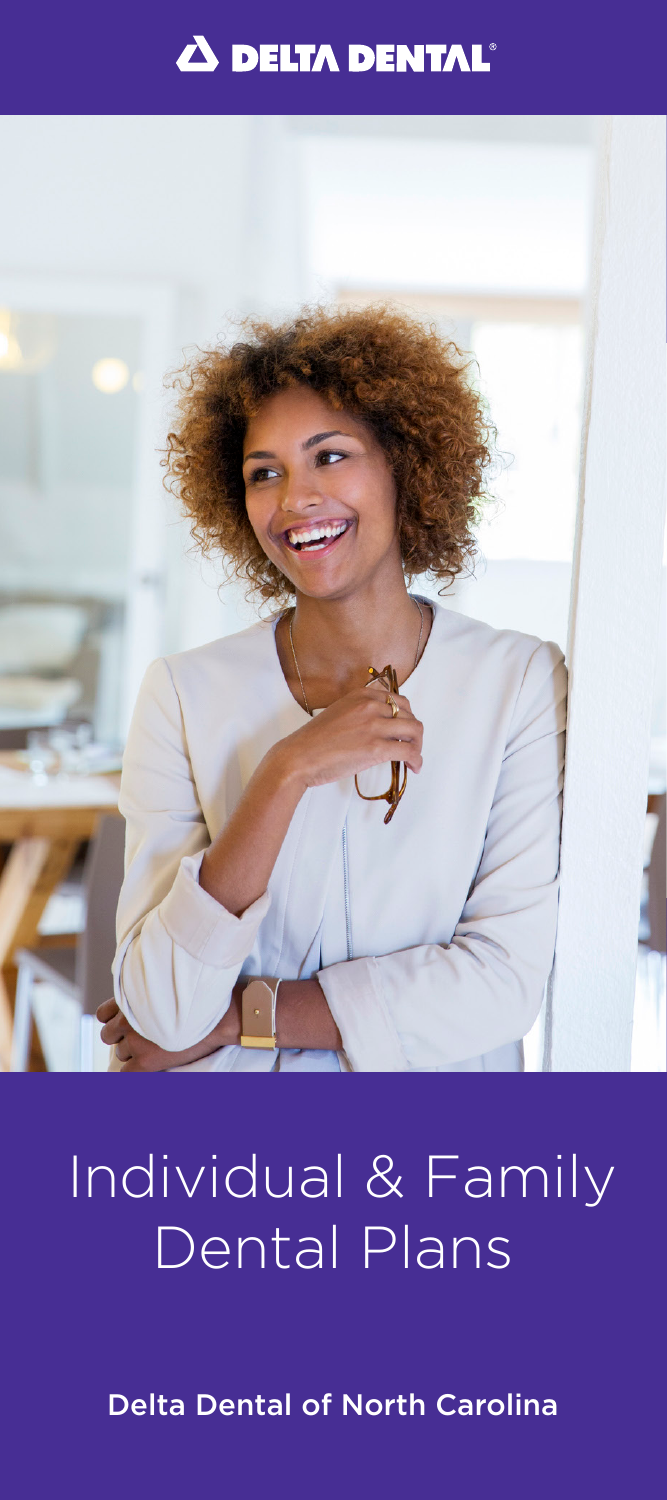#### WHO IS ELIGIBLE?

Any North Carolina resident can enroll. Membership is open to all North Carolina residents and their eligible dependents. If you have been covered by a Delta Dental of North Carolina individual or family policy and drop coverage, you are not eligible to re-enroll for 12 months.

#### WHEN DOES MY COVERAGE BEGIN?

Your coverage begins on the first day of the month following the day we receive your application and initial premium. The initial coverage period is for 12 months and we guarantee not to change your premiums during the coverage period. The policy and your coverage will terminate due to nonpayment of the premium or upon a member's written request.

*Waiting periods may apply.*

### WHAT IS THE WAITING PERIOD?

Waiting periods vary by plan. There are no waiting periods on preventive or diagnostic services.

Please refer to the benefit chart for the waiting periods that apply to each plan.

## Affordable oral health care for you and your family.

Delta Dental is the premier dental benefits provider locally and nationally. With the largest network of dentists<sup>1</sup>, Delta Dental of North Carolina provides the **broadest access to the most** affordable oral health care to families and individual customers.

**157,000+** participating dentists nationwide<sup>2</sup>

**80 Million+** Americans covered2

**36% more** in-network dentists in NC than our closest competitor<sup>2</sup>

## COMMUNITY FOCUS

As a not-for-profit, a portion of our residual at the end of each year goes back into our communities. Our programs provide oral health services and education to underserved children and families across the state.

**120 signs & symptoms** of non-dental diseases can be detected through an oral exam<sup>4</sup>



- 1. Netminder; September 2019
- 2. Delta Dental internal data, 2019
- 3. Academy of General Dentistry, "Dental Care and Oral Health Information You Need," web.
- 4. James W. Little et al., Dental Management of the Medically Compromised Patient (St. Louis: Mosby, 2012).

## ORAL HEALTH'S IMPACT ON OVERALL HEALTH

Oral health has a direct impact on your overall health. Routine dental exams can detect the first warning signs for 90% of all systemic diseases, including heart disease, diabetes and even cancer<sup>3</sup>.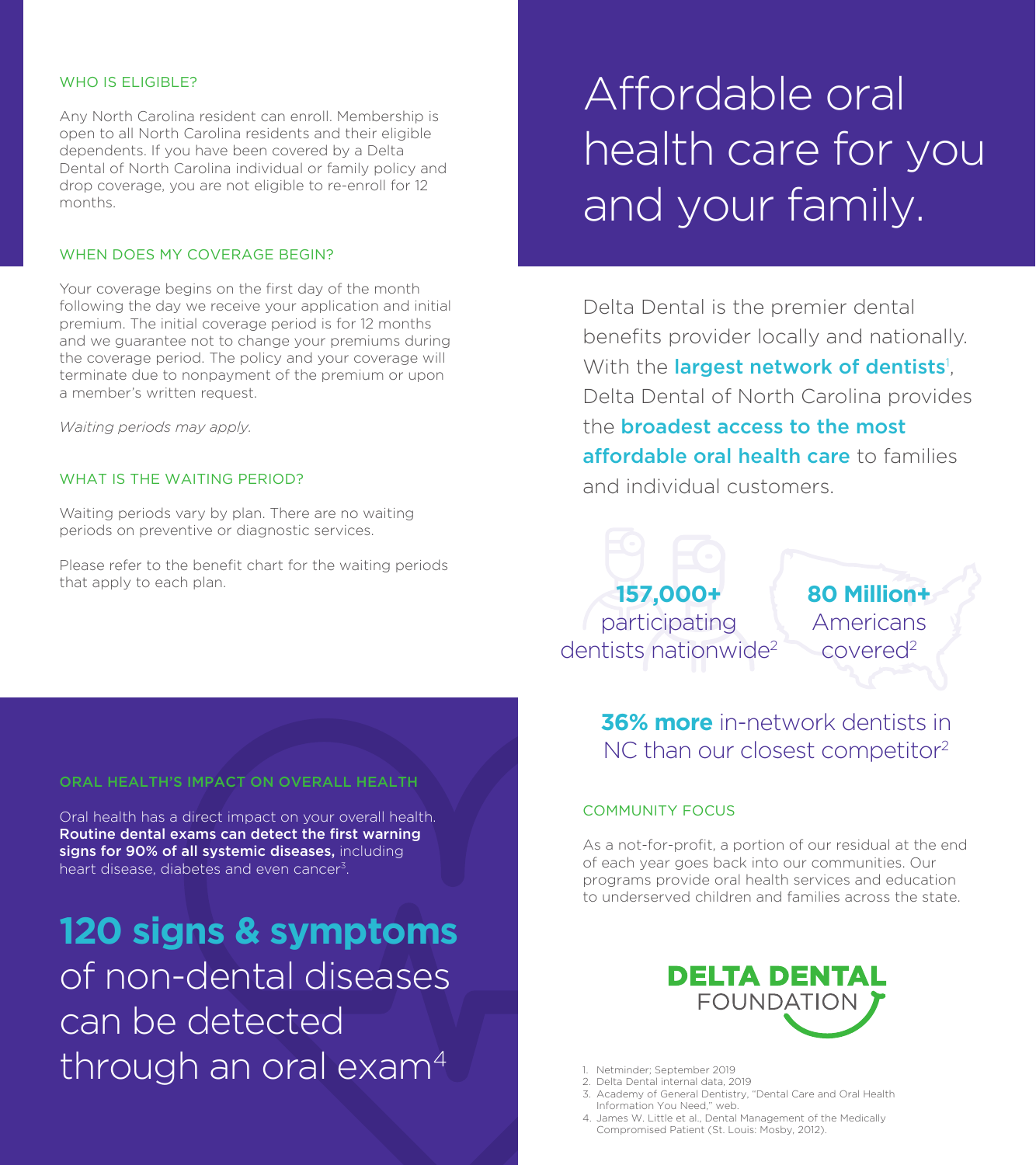## FINDING A DENTIST

We are continuously adding dentists to our network. While you are free to visit any licensed dentist of your choice, remember that you will obtain the deepest discounts and least amount of out-of-pocket costs by choosing a dentist from the Delta Dental PPO™ network.

We make accessing your dental insurance easy. Our Member Portal is available 24/7 and allows you to make decisions in real-time online, or on your mobile device, and provides you access to your ID card.



To find a participating dentist or to see if your current dentist is in our network, visit our website,

www.mysmilecoverage.com/nc, call us toll-free at 800-971-4108, or use our free mobile app for

When you are ready to enroll in a plan, please call our toll free number 800-971-4108 or go to the enrollment website at www.mysmilecoverage.com/nc

iPhone and Android.

## CUSTOMER SERVICE



## READY TO ENROLL?

# Choosing the plan that's right for you and your family.

With Delta Dental of North Carolina's individual and family plans, it's easy to get the coverage you need to protect your health – and your wallet. Here are some things to consider when choosing your plan:

### EVALUATE YOUR NEEDS

Deductible - \$50 deductible per person total per benefit year limited to a maximum deductible of \$150 per family per benefit year on all services except diagnostic and preventive services, emergency palliative treatment, sealants, brush biopsy, and X-rays.

A single adult under the age of 30, with very good dental health and no history of oral disease, has very different dental benefit needs than an individual with a history of extensive oral health issues or even a family of four. Be sure to determine your specific dental needs when finding a plan that's right for you.

#### UNDERSTANDING OUR DIFFERENT NETWORKS

Delta Dental PPO Network Lowest out-of-pocket costs

> Enhanced Plan Waiting Period - Preventative and basic services will be covered with no waiting periods. Major services including endodontic services, periodontic services, major restorative services, relines and repairs, and prosthodontic services will not be covered until after a person is enrolled in the dental plan for 12 consecutive months. For the initial enrollment only, the waiting periods(s) can be waived for all services if the enrollee was covered for at least 12 months under the immediately preceding dental plan.

#### Delta Dental Premier Network

Higher out-of-pocket costs than Delta Dental PPO, but may be lower than a nonparticipating dentist

> Premium Plan Waiting Period - Preventative and basic services will be covered with no waiting periods. Endodontic Services, relines and Repairs, and Periodontic services are considered basic services under the Premier Plan and will be covered with no waiting periods.

*You are free to visit any licensed dentist, but if you visit an out-of-network dentist you may have the highest out-of-pocket costs.* 



\*When you receive services from a Nonparticipating Dentist, the percentages in this column indicate the portion of Delta Dental's Nonparticipating Dentist Fee that will be paid for those services. This Nonparticipating Dentist Fee may be less than what your dentist charges, which means that you will be responsible for the difference.

Preventative and Enhanced Plans Maximum Payment - \$1,000 per person total per benefit year on diagnostic & preventive, basic services, and major services.

Premium Plan Maximum Payment - \$1,500 per person total per benefit year on diagnostic & preventive, basic services, and major services. \$1,000 per person total per lifetime on orthodontics.

|                                                                                         | <b>Preventive Plan</b> |                | <b>Enhanced Plan</b>    |                              |                              | <b>Premium Plan</b>     |                              |                              |          |
|-----------------------------------------------------------------------------------------|------------------------|----------------|-------------------------|------------------------------|------------------------------|-------------------------|------------------------------|------------------------------|----------|
| Network Type                                                                            | <b>PPO</b>             | Premier        | Out of                  | <b>PPO</b>                   | Premier                      | Out of                  | <b>PPO</b>                   | Premier                      | Out of   |
| <b>Diagnostic and Preventive</b>                                                        | <b>Dentist</b>         | <b>Dentist</b> | Network*                | <b>Dentist</b>               | <b>Dentist</b>               | Network*                | <b>Dentist</b>               | <b>Dentist</b>               | Network* |
| Diagnostic and Preventive Services-exams, cleanings,<br>fluoride, and space maintainers | 100%                   | 90%            | 90%                     | 100%                         | 90%                          | 90%                     | 100%                         | 90%                          | 90%      |
| Emergency Palliative Treatment-to temporarily relieve pain                              | 100%                   | 90%            | 90%                     | 100%                         | 90%                          | 90%                     | 100%                         | 90%                          | 90%      |
| Sealants-to prevent decay of permanent teeth                                            | 100%                   | 90%            | 90%                     | 100%                         | 90%                          | 90%                     | 100%                         | 90%                          | 90%      |
| Brush Biopsy-to detect oral cancer                                                      | 100%                   | 90%            | 90%                     | 100%                         | 90%                          | 90%                     | 100%                         | 90%                          | 90%      |
| Radiographs-X-rays                                                                      | 100%                   | 90%            | 90%                     | 100%                         | 90%                          | 90%                     | 100%                         | 90%                          | 90%      |
| <b>Basic and Major Services</b>                                                         |                        |                |                         |                              |                              |                         |                              |                              |          |
| Minor Restorative Services-fillings and crown repair                                    | 50%                    | 40%            | 40%                     | 70%                          | <b>Basic Services</b><br>65% | 65%                     | 80%                          | <b>Basic Services</b><br>70% | 70%      |
| Simple Extractions-non-surgical removal of teeth                                        | 50%                    | 40%            | 40%                     | 70%                          | 65%                          | 65%                     | 80%                          | 70%                          | 70%      |
| <b>Other Basic Services-misc. services</b>                                              | Not Covered            |                | 70%                     | 65%                          | 65%                          | 80%                     | 70%                          | 70%                          |          |
| Oral Surgery Services-extractions and dental surgery                                    | Not Covered            |                | 70%                     | 65%                          | 65%                          | 80%                     | 70%                          | 70%                          |          |
| Periodontal Maintenance-cleanings following periodontal therapy                         | Not Covered            |                | 70%                     | 65%                          | 65%                          | 80%                     | 70%                          | 70%                          |          |
| <b>Relines and Repairs-to bridges, implants, and dentures</b>                           | Not Covered            |                | 50%                     | <b>Major Services</b><br>40% | 40%                          | 80%                     | 70%                          | 70%                          |          |
| Endodontic Services-root canals                                                         | Not Covered            |                | 50%                     | 40%                          | 40%                          | 80%                     | 70%                          | 70%                          |          |
| Periodontic Services-to treat gum disease                                               | Not Covered            |                | 50%                     | 40%                          | 40%                          | 80%                     | 70%<br><b>Major Services</b> | 70%                          |          |
| Prosthodontic Services-bridges, implants, and dentures                                  | Not Covered            |                | 50%                     | 40%                          | 40%                          | 50%                     | 40%                          | 40%                          |          |
| Major Restorative Services-crowns                                                       | Not Covered            |                | 50%                     | 40%                          | 40%                          | 50%                     | 40%                          | 40%                          |          |
| <b>Orthodontic Services</b>                                                             |                        |                |                         |                              |                              |                         |                              |                              |          |
| <b>Orthodontic Services-braces</b>                                                      |                        |                |                         |                              |                              | 50%                     | 50%                          | 50%                          |          |
| <b>Orthodontic Age Limit</b>                                                            | Not Covered            |                | Not Covered             |                              |                              | No Age Limit            |                              |                              |          |
| <b>Orthodontic Services Waiting Period</b>                                              |                        |                |                         |                              |                              | 12-Month Waiting Period |                              |                              |          |
| <b>Waiting Periods</b>                                                                  |                        |                |                         |                              |                              |                         |                              |                              |          |
| <b>Preventative Services Waiting Period</b>                                             | No Waiting Period      |                | No Waiting Period       |                              |                              | No Waiting Period       |                              |                              |          |
| <b>Basic Services Waiting Period</b>                                                    | No Waiting Period      |                | No Waiting Period       |                              |                              | No Waiting Period       |                              |                              |          |
| <b>Major Services Waiting Period</b>                                                    | Does Not Apply         |                | 12-Month Waiting Period |                              |                              | 12-Month Waiting Period |                              |                              |          |

#### PREMIUMS (Based on age)



|             | <b>Preventive Plan</b> | <b>Enhanced Plan</b> |
|-------------|------------------------|----------------------|
|             |                        |                      |
| Age 0 - 18  | \$24.21/month          | \$38.75/month        |
| Age 19 - 64 | \$24.21/month          | \$38.75/month        |
| Age 65+     | \$24.21/month          | \$47.80/month        |

#### DELTA DENTAL BENEFITS